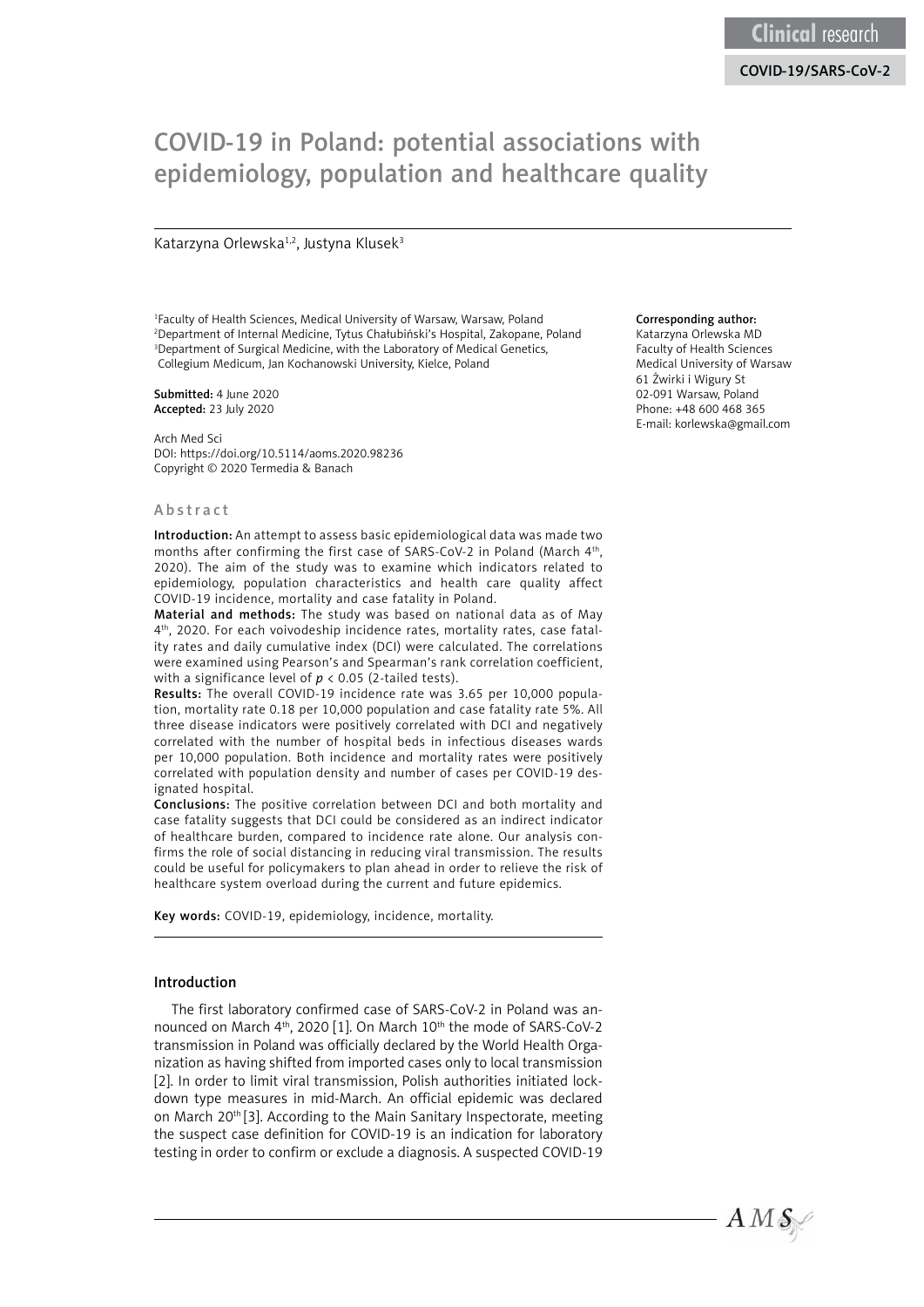case is defined as a person meeting one of the following criteria [4]:

- presenting group A clinical symptoms (cough, fever, shortness of breath) without other confirmed etiology and staying or returning from an area with local or low-frequency COVID-19 transmission within the last 14 days or having close contact with a confirmed COVID-19 case,
- being hospitalized with symptoms of severe respiratory infection without other confirmed etiology or presenting life or health threatening symptoms of respiratory failure.

A confirmed COVID-19 case is defined as a positive result of real-time reverse-transcriptase-polymerase-chain-reaction (RT-PCR) assay of nasal or pharyngeal swab specimens. Official case fatality rates in Poland initially included only deaths of confirmed COVID-19 cases (U07.1 according to the ICD-10). Since April  $1<sup>st</sup>$ , in keeping with a report published by the National Institute of Public Health, fatalities that were clinically or epidemiologically diagnosed as COVID-19 (U07.2) were also considered as deaths due to COVID-19 [5].

The aim of this study was to analyze the basic COVID-19 epidemiological data on a regional level and to examine which indicators related to epidemiology, population characteristics and healthcare quality affect COVID-19 incidence, mortality and case fatality in Poland. The results may potentially help to better understand the epidemiology of COVID-19 and could be useful for policymakers to plan ahead in order to relieve the risk of overload of the healthcare system.

# Material and methods

Poland is made up of 16 voivodeships, which represent the highest level of administrative subdivision. This division was used in the study to portray geographical variety within the country. The study was based on national data as of May 4th, 2020: epidemiological data (number of confirmed cases and deaths, number of performed tests, dates of the first confirmed case) from all 16 voivodeships have been retrieved from official coronavirus source data [6]; data on population, population density, proportion of urban population and proportion of population aged above 65 for each voivodeship were obtained from Statistics Poland reports [7]; indicators used to characterize voivodeships in terms of the healthcare system performance (healthcare performance index, health consumer index, effective financial management index) were derived from a report published by PricewaterhouseCoopers Poland [8]: the number of hospitals with isolation wards in each voivodeship were retrieved from the list of hospitals published by the Ministry of Health [9]; the number of beds in general hospitals per

10,000 population and the number of beds in infectious disease wards by voivodeships were obtained from Statistics Poland [10] and voivodeship office reports [11].

For each voivodeship morbidity indicator (incidence rate, i.e. COVID-19 cases per 10,000 population), death rate indicator (mortality rate, i.e. number of people who have died due to COVID-19 per 10,000 population), disease severity indicator (case fatality rate, i.e. proportion of deaths among patients with COVID-19) and DCI (daily cumulative index, defined as cumulative cases divided by the number of days between the first reported case and May 4th, 2020) were calculated.

Pearson's correlation coefficient (PCC) and Spearman's rank correlation coefficient (SRCC) were used to examine the links between incidence, mortality, case fatality and various epidemiological indicators. PCC is typically used to evaluate the linear relationship between normally distributed variables. For nonnormally distributed data, ordinal data or data with relevant outliers, SRCC is more appropriate. Both correlation coefficients range in value from  $-1$  to  $+1$ . When it equals 1 the two variables perfectly correlate in a positive way, when it equals 0 they are independent from one another, and when it equals –1 they perfectly correlate in a negative way (anti-correlation). The strength of association between the two variables is considered very strong if the coefficient ranges from 0.8 to 1, moderate (or strong) if it ranges from 0.5 to 0.8, weak (or fair) if it ranges from 0.2 to 0.5, and very weak (or poor) when it is less than 0.2.

# Statistical analysis

The correlation was considered statistically significant if the *p*-value was equal to or less than the significance level of 0.05 (2-tailed tests).

# Results

As of May 4th, nearly 10,000 people in a million have been tested, a total of 14,006 cases have been confirmed, and 697 persons have died due to COVID-19 in Poland. The mean age of death among women was 77.6 (the youngest registered deceased patient was 27 years old) and among men it was 72.3 (the youngest registered deceased patient was 18 years old). The overall incidence rate was 3.65 per 10,000 population, mortality rate 0.18 per 10,000 population and case fatality rate 5%.

COVID-19 incidence, mortality and case fatality rates and number of performed tests for individual voivodeships, grouped by population density, are presented in Table I. Individual voivodeships and corresponding DCI are presented in Figure 1. The highest incidence per 10,000 population was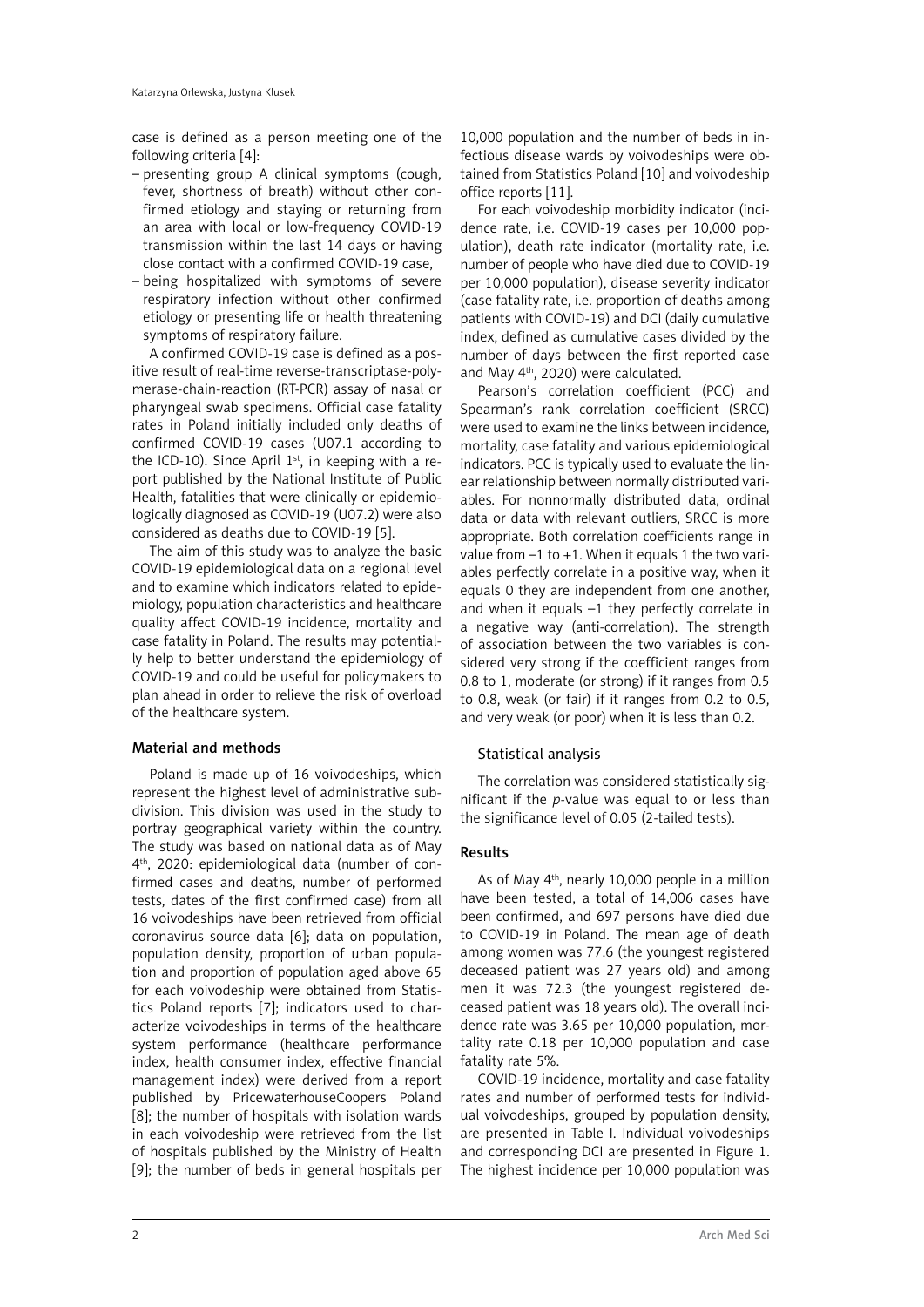| Voivodeship         | Population<br>density/km <sup>2</sup> | DCI   | Tests/1,000 | Cases/<br>10,000 | Deaths/<br>10,000 | Deaths/<br>cases |
|---------------------|---------------------------------------|-------|-------------|------------------|-------------------|------------------|
| Silesian            | 368                                   | 86.67 | 7.15        | 5.86             | 0.29              | 0.05             |
| Lesser Poland       | 224                                   | 16.64 | 7.74        | 2.87             | 0.09              | 0.03             |
| Masovian            | 152                                   | 44.71 | 21.31       | 4.72             | 0.39              | 0.08             |
| Lower Silesian      | 145                                   | 30.92 | 9.39        | 5.94             | 0.18              | 0.03             |
| Lodz                | 135                                   | 18.49 | 11.03       | 4.33             | 0.13              | 0.03             |
| Pomeranian          | 127                                   | 7.51  | 11.11       | 1.9              | 0.08              | 0.04             |
| Subcarpathian       | 119                                   | 8.50  | 5.11        | 1.71             | 0.11              | 0.07             |
| Greater Poland      | 117                                   | 25.56 | 9.72        | 4.38             | 0.27              | 0.06             |
| Kuyavian-Pomeranian | 116                                   | 9.11  | 5.26        | 2.68             | 0.14              | 0.05             |
| Holy Cross          | 106                                   | 5.98  | 9.01        | 2.27             | 0.06              | 0.03             |
| Opole               | 105                                   | 8.04  | 3.92        | 4.41             | 0.29              | 0.07             |
| Lublin              | 84                                    | 6.49  | 7.83        | 1.77             | 0.07              | 0.04             |
| West Pomeranian     | 74                                    | 7.38  | 5.38        | 2.52             | 0.08              | 0.03             |
| Lubusz              | 73                                    | 1.37  | 5.71        | 0.89             | $\Omega$          | $\Omega$         |
| Podlaskie           | 59                                    | 6.22  | 11.07       | 3.2              | 0.04              | 0.01             |
| Warmian-Masurian    | 59                                    | 2.36  | 9.88        | 1.05             | 0.01              | 0.01             |

Table I. Incidence, mortality and case fatality rates and number of performed tests for individual voivodeships, grouped by population density



Figure 1. Individual voivodeships and corresponding daily cumulative index (DCI)

observed in Lower Silesian and Silesian voivodeships (5.94 and 5.86, respectively) and the lowest in Lubusz voivodeship (0.89). The highest number of deaths per 10,000 population was reported in the Masovian voivodeship (0.39), whereas Lubusz voivodeship registered no deaths due to COVID-19. The case fatality rate reached the highest values in Masovian (8%), Opole (7%) and Subcarpathian (7%) voivodeships. The highest DCI value was recorded in Silesian (51.08), followed by Masovian

(47.28), Lower Silesian (29.2) and Greater Poland (26.82) voivodeships (Figure 1).

Table II and Figures 2 and 3 present the results of correlation analyses. All three disease indicators (i.e. incidence rate, mortality rate, case fatality rate) were positively correlated with DCI and negatively correlated with the number of hospital beds in infectious disease wards per 10,000 population. Additionally, both incidence and mortality rates were positively correlated with population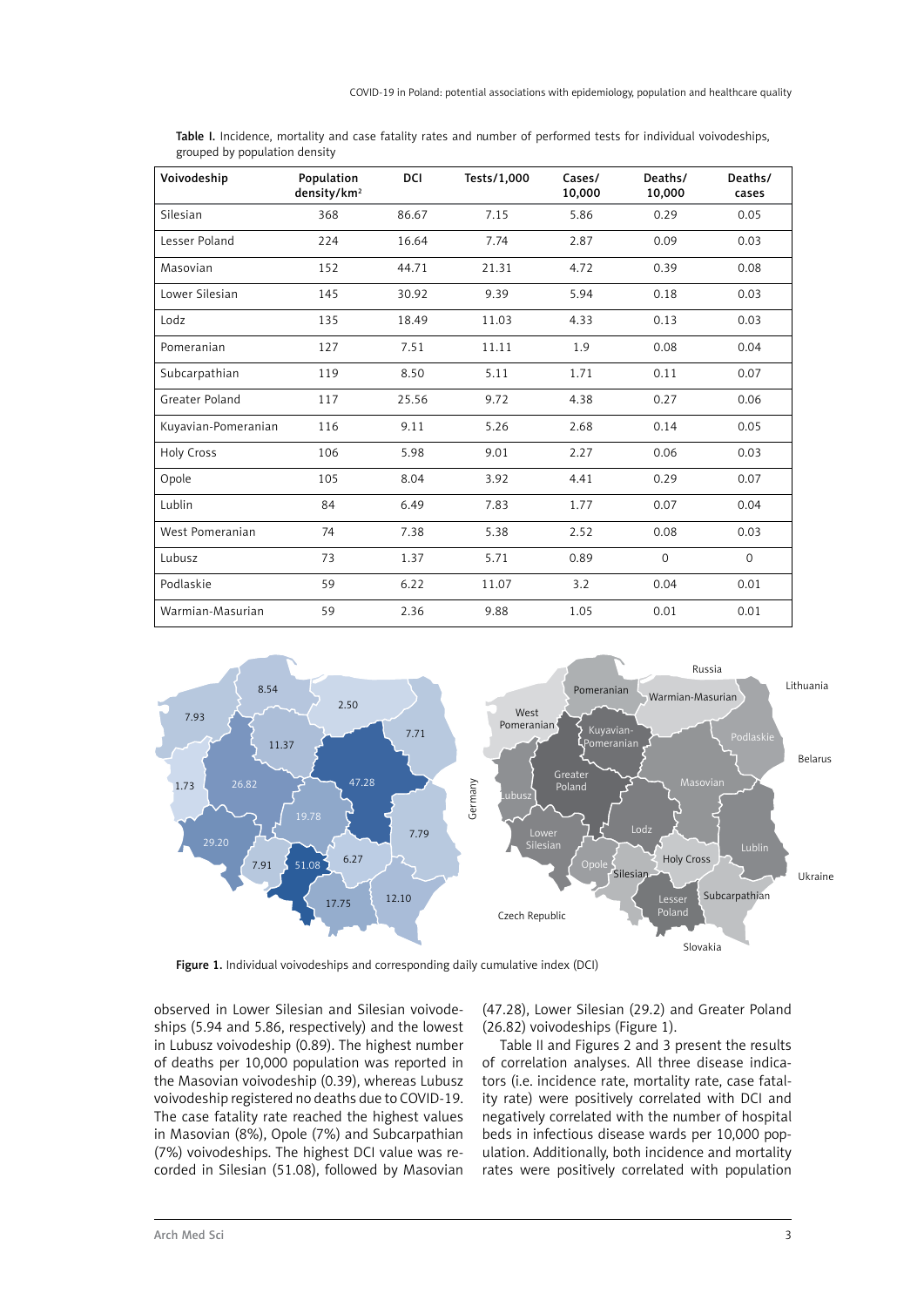Table II. Correlations between incidence, mortality, case fatality rates and selected epidemiological indicators

| Parameter                               | Incidence rate |                | Mortality rate |                | Case fatality rate |                |
|-----------------------------------------|----------------|----------------|----------------|----------------|--------------------|----------------|
|                                         | PCC $(p)$      | SRCC $(p)$     | PCC $(p)$      | SRCC $(p)$     | PCC $(p)$          | SRCC $(p)$     |
| DCI                                     | 0.81(0.0001)   | 0.76(0.001)    | 0.81(0.0002)   | 0.83(0.0001)   | 0.54(0.03)         | 0.58(0.02)     |
| Incidence                               |                |                | 0.79(0.0002)   | 0.81(0.0001)   | 0.46(0.076)        | 0.39(0.137)    |
| Population density                      | 0.59(0.017)    | 0.59(0.016)    | 0.50(0.049)    | 0.68(0.004)    | 0.31(0.236)        | 0.45(0.077)    |
| Case/designated<br>hospital             | 0.91(0.0001)   | 0.90(0.0001)   | 0.72(0.002)    | 0.87(0.0001)   | 0.38(0.141)        | 0.49(0.053)    |
| Infectious diseases<br>ward beds/10,000 | $-0.49(0.055)$ | $-0.54(0.031)$ | $-0.50(0.048)$ | $-0.62(0.011)$ | $-0.56(0.023)$     | $-0.42(0.107)$ |
| Age $> 65$                              | 0.52(0.040)    | 0.49(0.055)    | 0.25(0.346)    | 0.27(0.316)    | $-0.26(0.334)$     | 0.11(0.696)    |

*DCI – daily cumulative index, PCC – Pearson's correlation coefficient, SRCC – Spearman's rank correlation coefficient.* 



Figure 2. Associations between disease indicators and daily cumulative index (DCI) of COVID-19.  $A -$ Correlation between mortality rate and DCI. B – Correlation between case fatality rate and DCI

*PCC – Pearson's correlation coefficient, SRCC – Spearman's rank correlation coefficient.*



Figure 3. Associations between disease indicators and incidence of COVID-19. A - Correlation between mortality rate and incidence. B – Correlation between case fatality rate and incidence *PCC – Pearson's correlation coefficient, SRCC – Spearman's rank correlation coefficient.*

density and number of cases per COVID-19 designated hospital. Only incidence was found to have a strong positive correlation with the proportion of people aged above 65. Among variables analyzed in our study, incidence rate, case fatality rate and age > 65 were distributed normally, which justified the use of PCC. However, in most cases the assumptions of PCC were not met and SRCC was more applicable.

No statistically significant correlation was observed between disease indicators and number of beds in general hospitals, proportion of urban population, proportion of medical staff per 100,000 population, number of performed tests

per 10,000 population and healthcare system performance indexes.

## Discussion

Although the epidemic outbreak occurred almost simultaneously in individual voivodeships and national lockdown measures were enforced at the same time, our study revealed considerable regional differences in terms of COVID-19 incidence, mortality and case fatality rates. Findings of our correlation analyses indicate that such disparities might be associated with factors related to epidemiology, population characteristics and healthcare resource availability.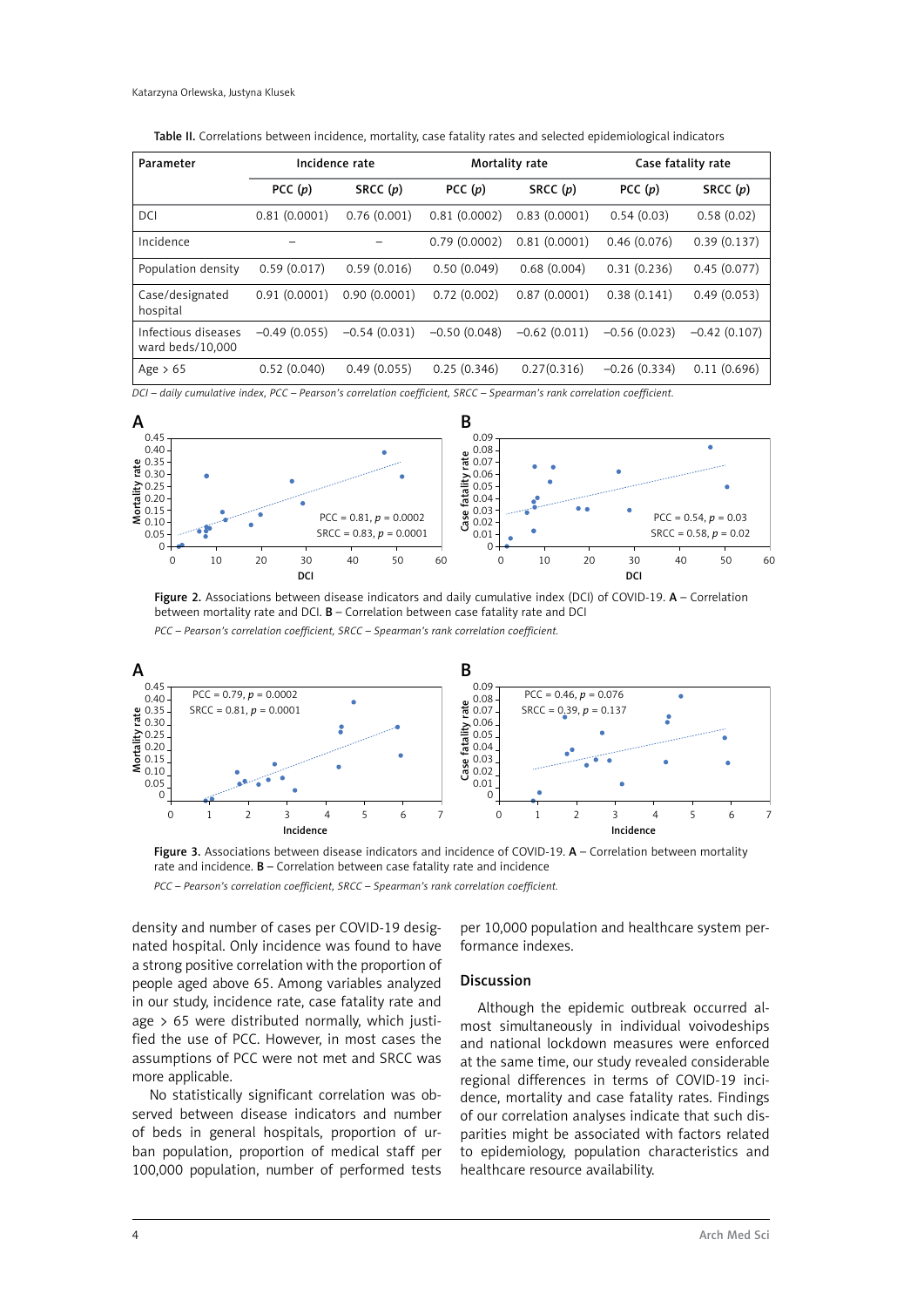The fact that both incidence and mortality were positively correlated with population density is in line with our knowledge about the spread of the virus and confirms that measures to reduce viral transmission, focusing on social distancing in particular, are reasonable [12–16]. The positive correlation between COVID-19 incidence and the proportion of the population aged above 65 suggests that older adults are more likely to get infected, which has been observed in other countries as well [17–22].

All three disease indicators were found to have a strong positive correlation with DCI. High DCI, i.e. a rapid increase in the number of cases, may speed up the viral transmission in a given population and in consequence the growth of incidence rates. Furthermore, the positive correlation between DCI and both mortality and case fatality suggests that DCI could be considered as an indirect indicator of healthcare burden, as a sudden increase in the number of cases causes higher consumption of medical resources and may lead to worse patient outcomes.

Similarly, the negative correlation between number of hospital beds in infectious disease wards per 10,000 population and both mortality and case fatality indicates an association between deaths due to COVID-19 and healthcare resources availability. At the same time, however, a negative correlation between incidence and the number of hospital beds in infectious diseases wards per 10,000 population was observed. This finding may be explained by the fact that mortality is strongly positively correlated with incidence and parameters correlated with mortality are correlated with incidence as well. The lack of association between all three disease indicators and healthcare performance indexes indicates that these indicators are not specific enough to measure the quality of healthcare in the context of COVID-19.

The current pandemic is a novel and rapidly emerging worldwide crisis. To date only a few studies have aimed to examine the potential relationship between COVID-19 and parameters related to epidemiology and availability of healthcare resources. Our results are in line with a previously published study which associates higher number of infections with higher mortality [23]. Our analysis also reveals that both mortality and case fatality are positively correlated with DCI (Figure 2) [24]. However, contrary to mortality, no positive correlation between case fatality and incidence was found (Figure 3). Acknowledging the potential association of mortality and healthcare resource availability [25] implies that DCI could be used as an indirect indicator of healthcare burden. Still, it is important to stress that mortality due to COVID-19 may be strongly affected by patients' underlying conditions and critical care capacity

(number of mechanical ventilators, intensive care units, critical care providers) [17, 26].

The major strength of our study was analyzing individual regions within one country. This ensured that similar epidemic outbreak dates occurred and equal lockdown and diagnostic measures were enforced. However, the results of our study should be interpreted cautiously, bearing in mind limitations attributable to the quality of data available at the time of analysis. The testing strategy is central to obtain actual data on the number of COVID-19 cases, and no country knows the number of infected people, as it depends on how widespread the testing is. Furthermore, due to the lack of current regional data on the number of intensive care units, mechanical ventilators, critical care providers and their potential impact on analyzed COVID-19 indicators, future studies covering these parameters might be valuable.

In conclusion, additionally to incidence rate, DCI may be used as an indicator of increased COVID-19 mortality and case fatality rates. Mortality and case fatality rates may be affected by healthcare resource availability, and it is therefore crucial to develop strategies aimed at preventing the capacities of the healthcare system being exceeded. According to our results, social distancing and common testing play a vital role in reducing SARS-CoV-2 transmission. The results of our analysis might help political leaders and health authorities to allocate enough medical resources to manage the present pandemic, as well as future pandemics.

# Acknowledgments

Project financed under the program of the Minister of Science and Higher Education called "Regional Initiative of Excellence" in the years 2019- 2022, project no 024/RID/2018/19, amount of financing 11 999 000,00 PLN. We thank PO, who provided the model construct.

## Conflict of interest

The authors declare no conflict of interest.

## References

- 1. Ministry of Health [Accesed 10 May 2020]; available from: https://web.archive.org/web/20200304112521/ https://www.gov.pl/web/zdrowie/pierwszyprzypadek-koronawirusa-w-polsce
- 2. World Health Organization (WHO); Coronavirus disease 2019 (COVID-19) Situation Report – 50; 5.
- 3. Nowak B, Szymański P, Pańkowski I, et al. Clinical characteristics and short-term outcomes of patients with coronavirus disease 2019: a retrospective single-center experience of a designated hospital in Poland. Pol Arch Intern Med 2020; 130: 407-11.
- 4. Ministry of Health [Accesed 14 May 2020]; available from: https://gis.gov.pl/aktualnosci/definicja-przypadku-